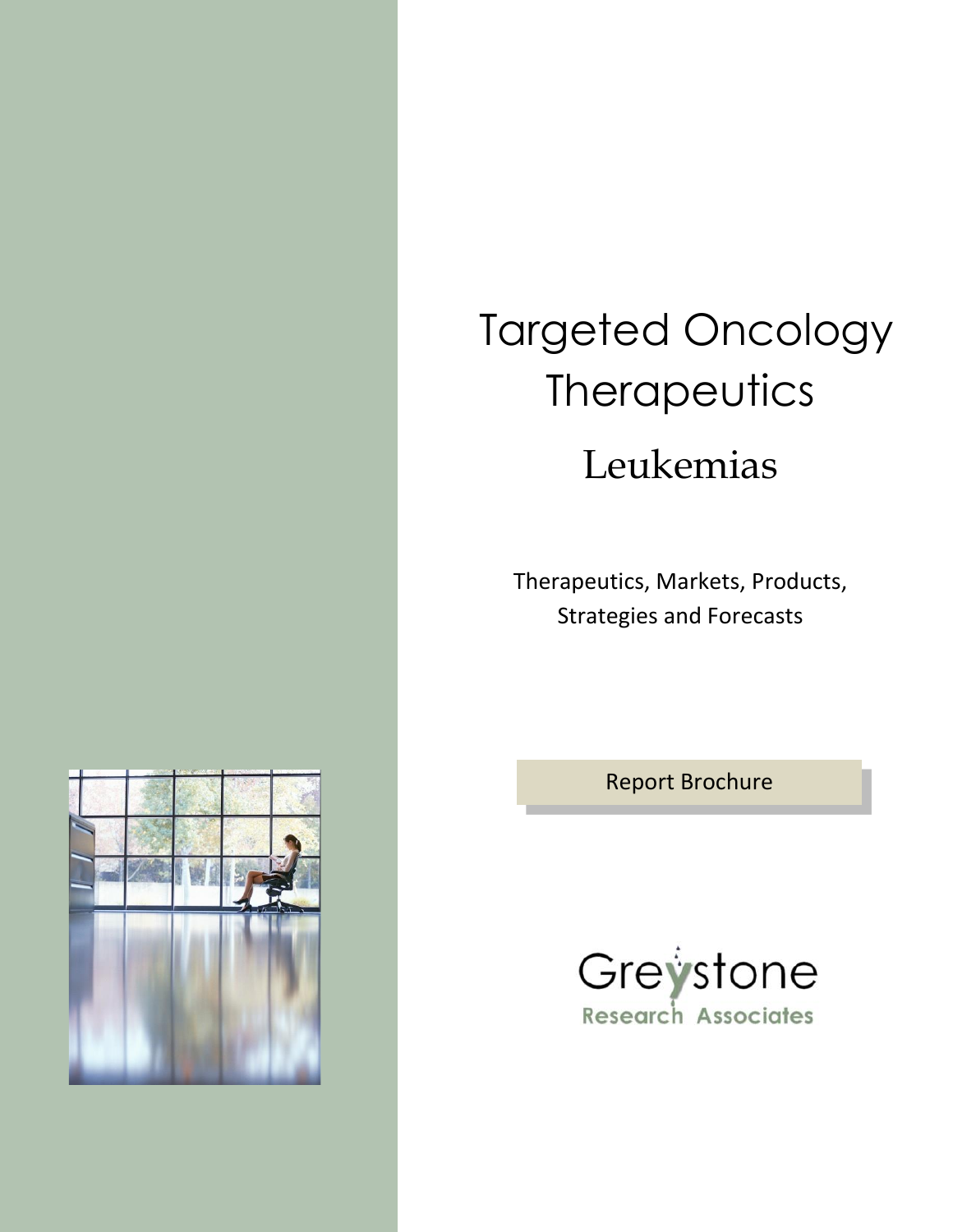Greystone Research Associates is pleased to announce the publication of a new market assessment. **Targeted Oncology Therapeutics: Leukemias** is a comprehensive evaluation and analysis of the technology, products and participants providing the driving force behind this evolving segment of the healthcare sector. The study is designed to provide drug company decision makers, drug developers, and healthcare marketers with a detailed understanding of the economics, technologies, indications, and commercial opportunities for oncology drugs that target specific hematology cancers. Provider organization business managers, healthcare administrators and investors will also benefit from this study.

#### **Targeted Oncology Therapies**

The almost two thousand active oncology clinical trials paint a picture of an evolving therapeutic sector that has established players moving quickly to realize the expanded benefits of recent treatment protocols. A dozen targeted treatments, using novel pathways and signaling, have achieved results that represent a new era in oncology and antineoplastic therapeutics. There approaches have attracted a growing number of drug developers anxious to profit from therapies that can ease the physical, psychological, and emotional burden of cancer. This report examines two-dozen leading mAb and kinase inhibitor therapeutic drugs and the biomarkers they utilize.

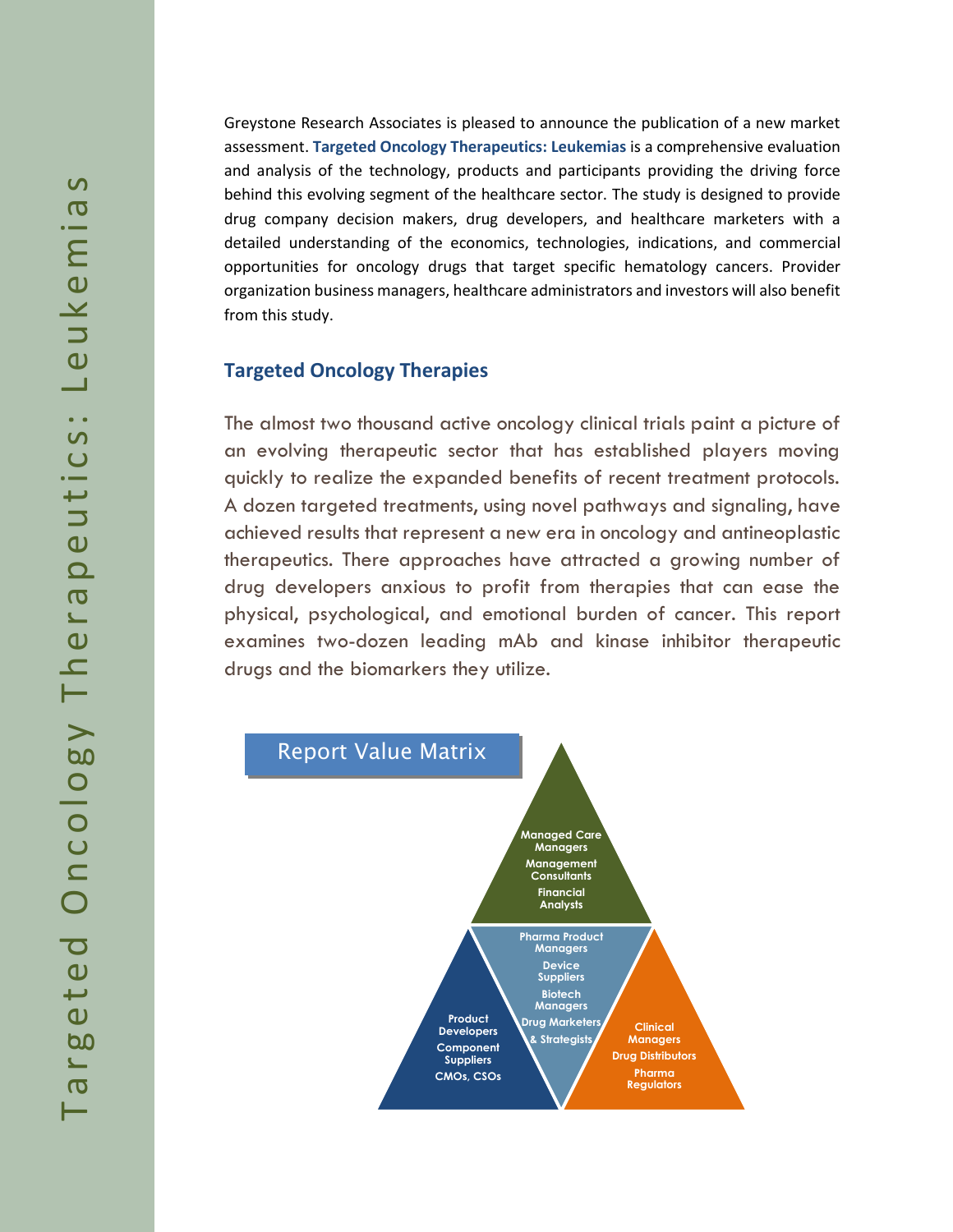**Executive Summary Targeted Oncology Therapeutics Leukemias The Recombinant Drug Ecosystem mAbs and Targeted Oncology Therapeutics Tyrosine Kinase Inhibitors Biological Drug Activity by Region Oncology mAbs - Competitive Considerations Historical Growth of Biologicals Supply Chain Factors Leukemias Acute Lymphoblastic Leukemia Childhood Acute Lymphoblastic Leukemia Chronic Lymphocytic Leukemia Acute Lymphocytic Leukemia Acute Myeloid Leukemia Chronic Myelogenous Leukemia Approved Biological Drugs for Leukemias Monoclonal Antibodies Indicated for Leukemias The Addressable Market Drugs in Development – The Clinical Trial Picture FDA-Approved Targeted Oncology Therapeutics for Leukemia**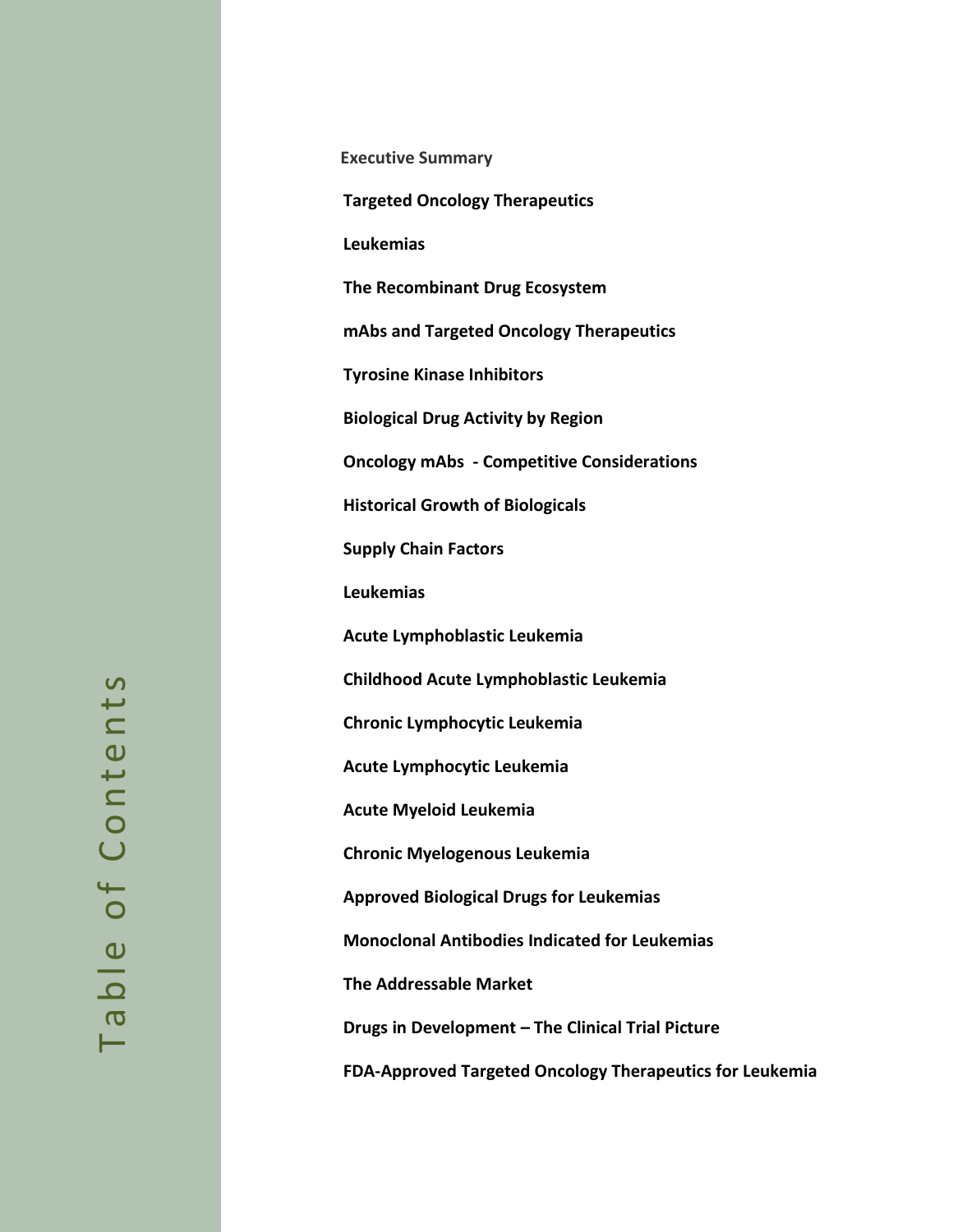## Numerous Charts, Tables & Visualizations

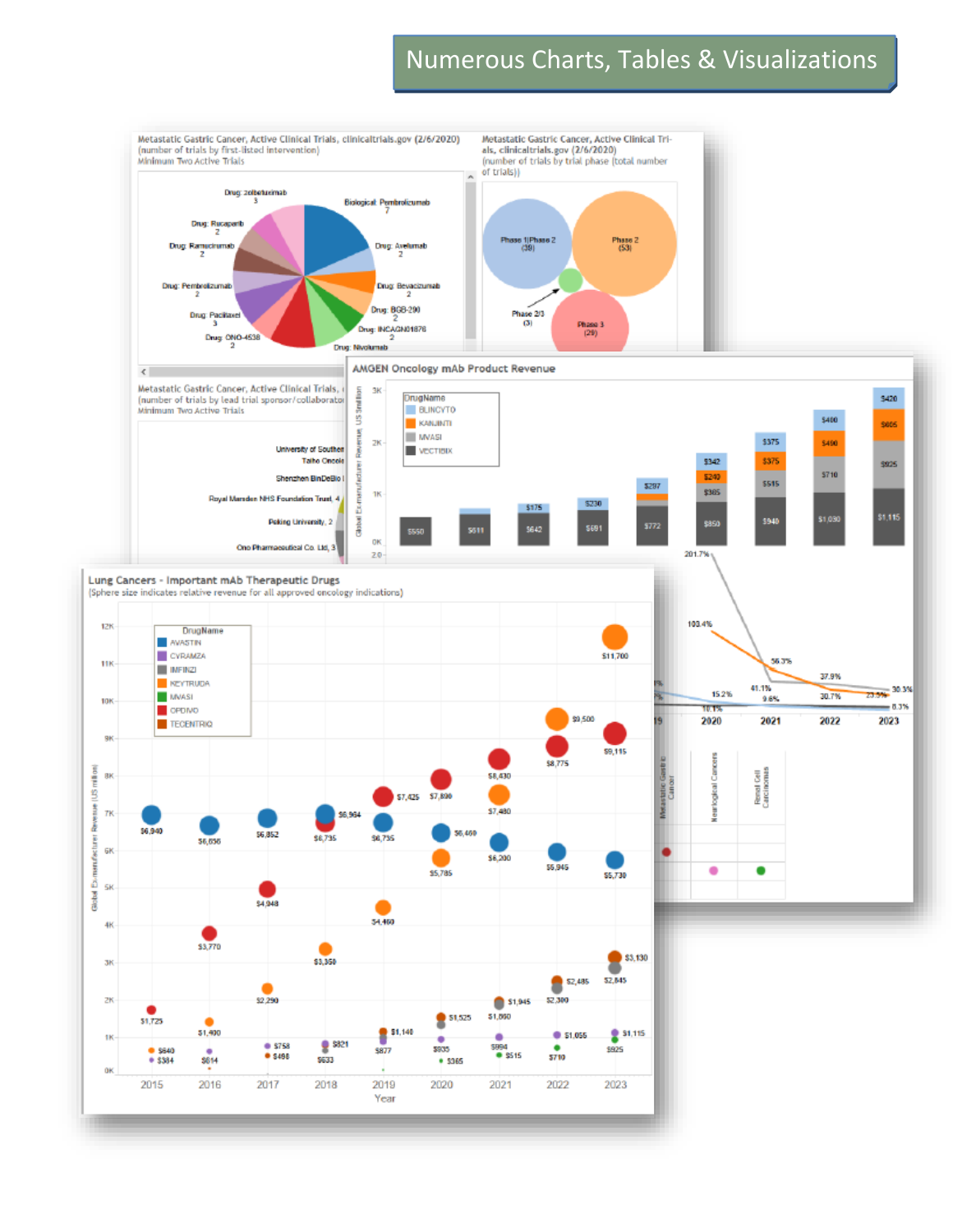Oncology mAbs; Competitive Considerations - FDA/EMA Approved Product Market Coverage by Supplier

(Commercial availability may vary due to launch delays related to patent litigation)

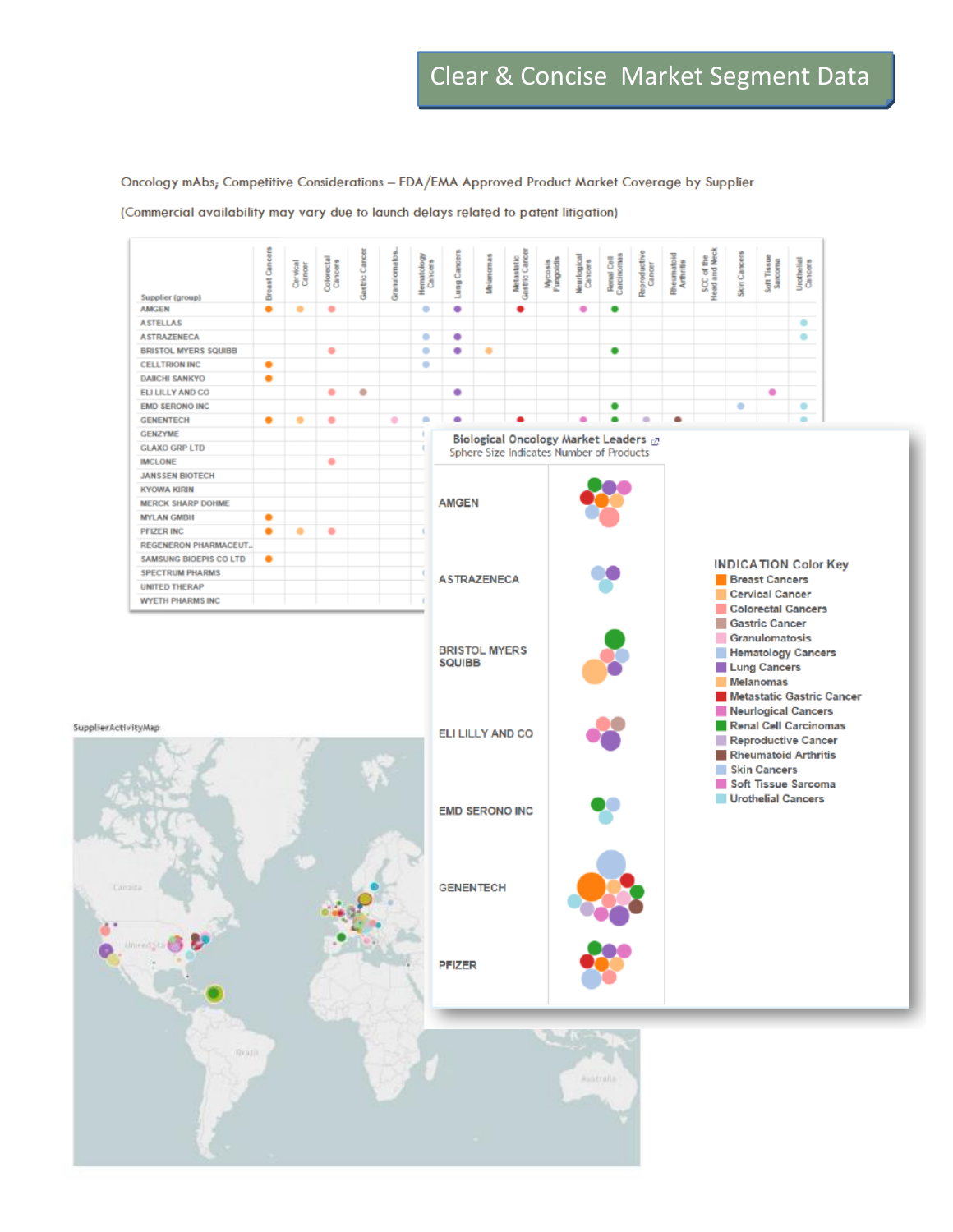#### What You Will Learn

- What is the market share of approved Leukemia therapeutics?
- What is the global supply picture for targeted therapeutics?
- Who are the market leaders, by Indication? by Product?
- What is the therapeutic coverage across all oncology indications? What are the product opportunities?
- What are the established products in this space? by target, indication, API class, revenue?
- What is the competitive picture for the Leukemia market segments?
- Drug treatment resources
- Competitive therapy map
- Clinical trial activity
- Who are the leading competitors in the field of next-generation Leukemia therapeutics?

#### Report Format and Availability

This report is available electronic format. A site license for a single physical location and a corporate license are also available. Custom licensing options to address specific company user requirements are available by calling client services at 603-440-5710, or by emailing clientservices@greystoneassociates.org.

#### Methodology

Research methodology is based on primary research in the form of in-depth interviews with key market participants, technology developers, distributors, industry experts, and market influencers, a list that includes regulatory officials, industry trade groups, and materials standards organizations.

Forecasts and projections of market demand and future market activity are derived using standard modeling and statistical techniques.

#### About Greystone Associates

Greystone Associates is a medical technology consulting firm focused on the areas of medical market strategy, product commercialization, venture development, and market research. We assist medical and healthcare market participants in achieving their business objectives through the creation of detailed development strategies, product commercialization programs, and comprehensive market and technology research and analysis.

Our market research publications are designed, researched, and written to provide timely and insightful information and data on focused market segments, with the aim of providing market participants with the essential knowledge to refine and execute their marketing plans and financial targets.